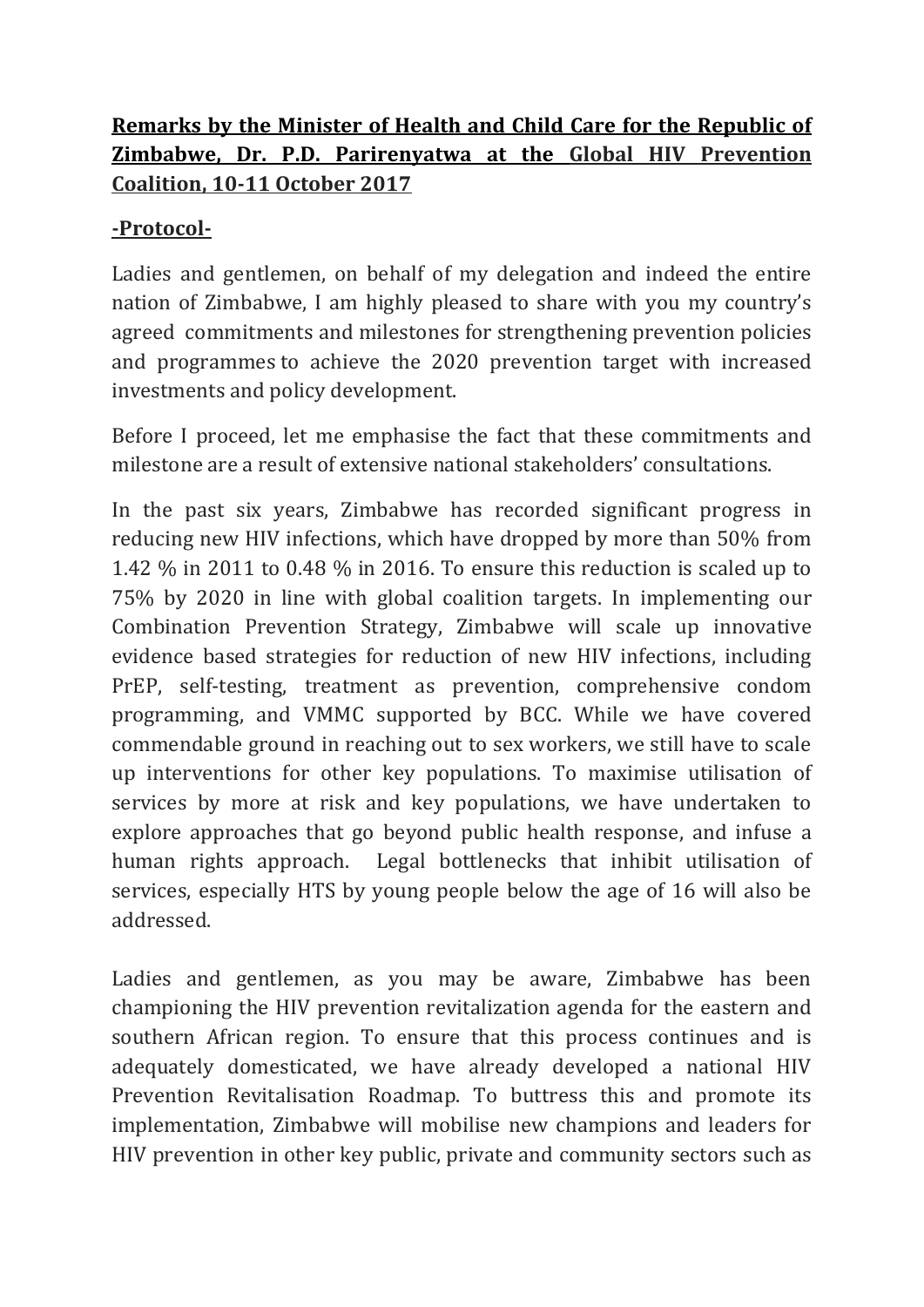finance, foreign affairs, planning, traditional and religious leaders, young people, development partners, civil society and communities, parliamentarians and the academia to deliver the prevention mandate. We will also enhance media engagement for better information dissemination through among others social media given its ubiquity.

Ladies and gentlemen, I am proud that Zimbabwe remains one of the few countries whose strong political commitment has paved way for innovative domestic financing approaches. As you are aware, our National AIDS Trust Fund has emerged as one of the greatest global best practices in the the response to HIV and AIDS. The AIDS Levy has served as a major springboard upon which Zimbabwe has been able to attract more resources from donors and partners.

To augment these funds, Zimbabwe will emphasise on efficiency gains and deploy the gains towards HIV prevention. We are also making a strong call for countries to be allowed to retain efficiency savings in GFATM programmes and reprogramme cost savings from procurement towards primary prevention programmes.

One of the ways we also seek to increase domestic resources is through local manufacturing of pharmaceuticals as a long term strategy for sustainable supplies, which I propose should be approached from a regional perspective, building synergies and sharing responsibilities among regional countries.

Ladies and gentlemen, Zimbabwe will also review existing prevention targets to ensure that they are realistic and respond to country needs and epidemic dynamics. In this regard, we will also endeavour to address issues around populations with missing baseline data, such as MSM and IDUs; and undertake population size estimates to enable better coverage and target setting. As part this process, ladies and gentlemen, Zimbabwe will also strengthen efforts and actions towards provision of disaggregated data in routine systems and address gaps in routine monitoring of prevention programmes.